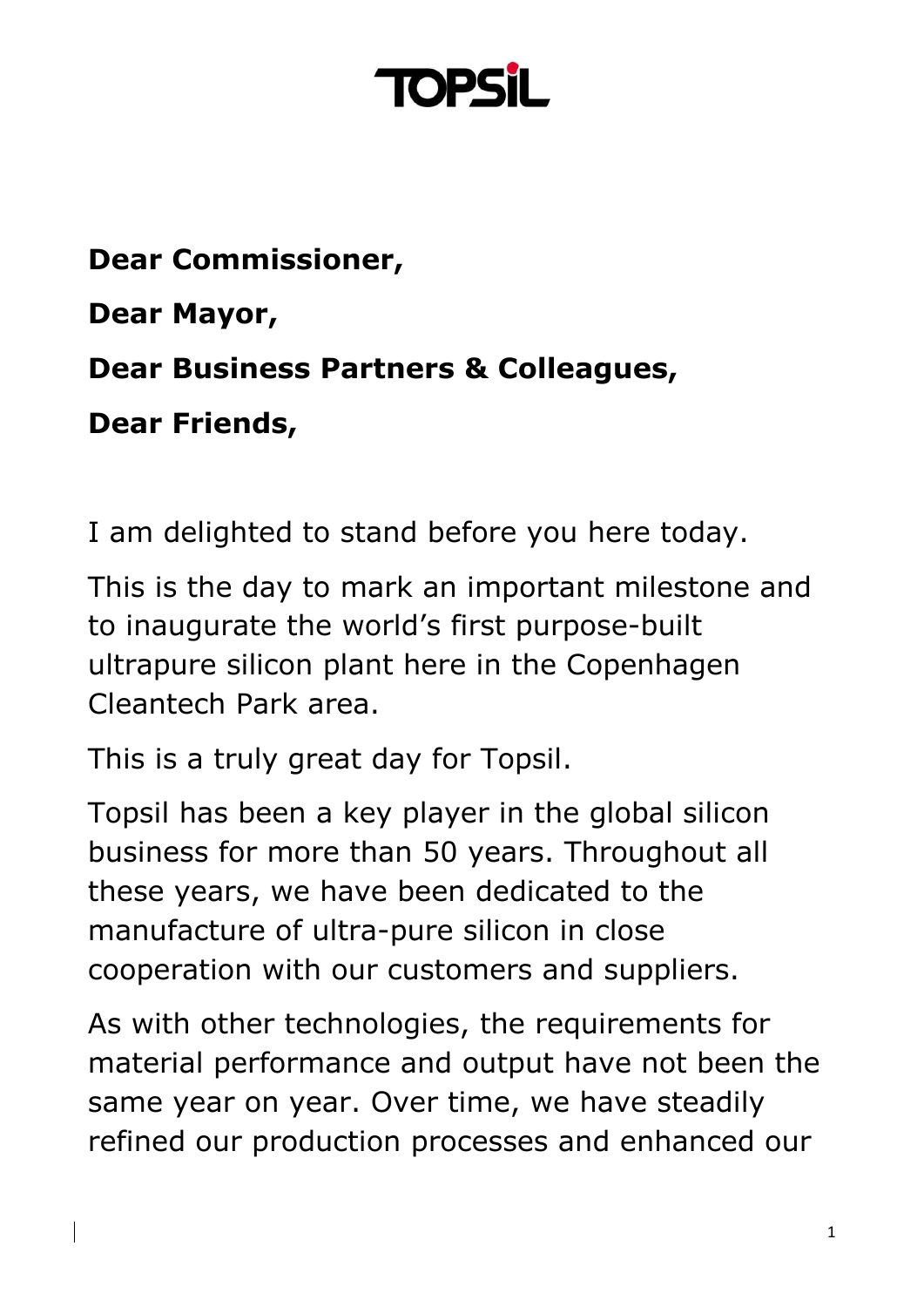### **TOPS**

product capability to keep up with the requirements of our customers.

The plant that we are opening today is a result of ever tighter demands on us.

We bid these requirements welcome. We are determined to stay competitive and to continue to offer world class products. This is exactly what is pushing our business forward.

When we look back, we have been challenging ourselves to get to where we are today, and we are excited to be able to move into our brand new production plant and headquarters.

The construction of the building has required meticulous planning and dedicated efforts. Months, days and hours have been spent to decide on the right layout for the leanest production flow. Choosing the best possible production equipment and machinery to support current and future customer requirements has been paramount for us.

It has been an exciting and inspirational journey for Topsil. Today we stand at a new door step and ready to begin the manufacture of ultrapure Float Zone silicon at our new address 1 Silicon Road.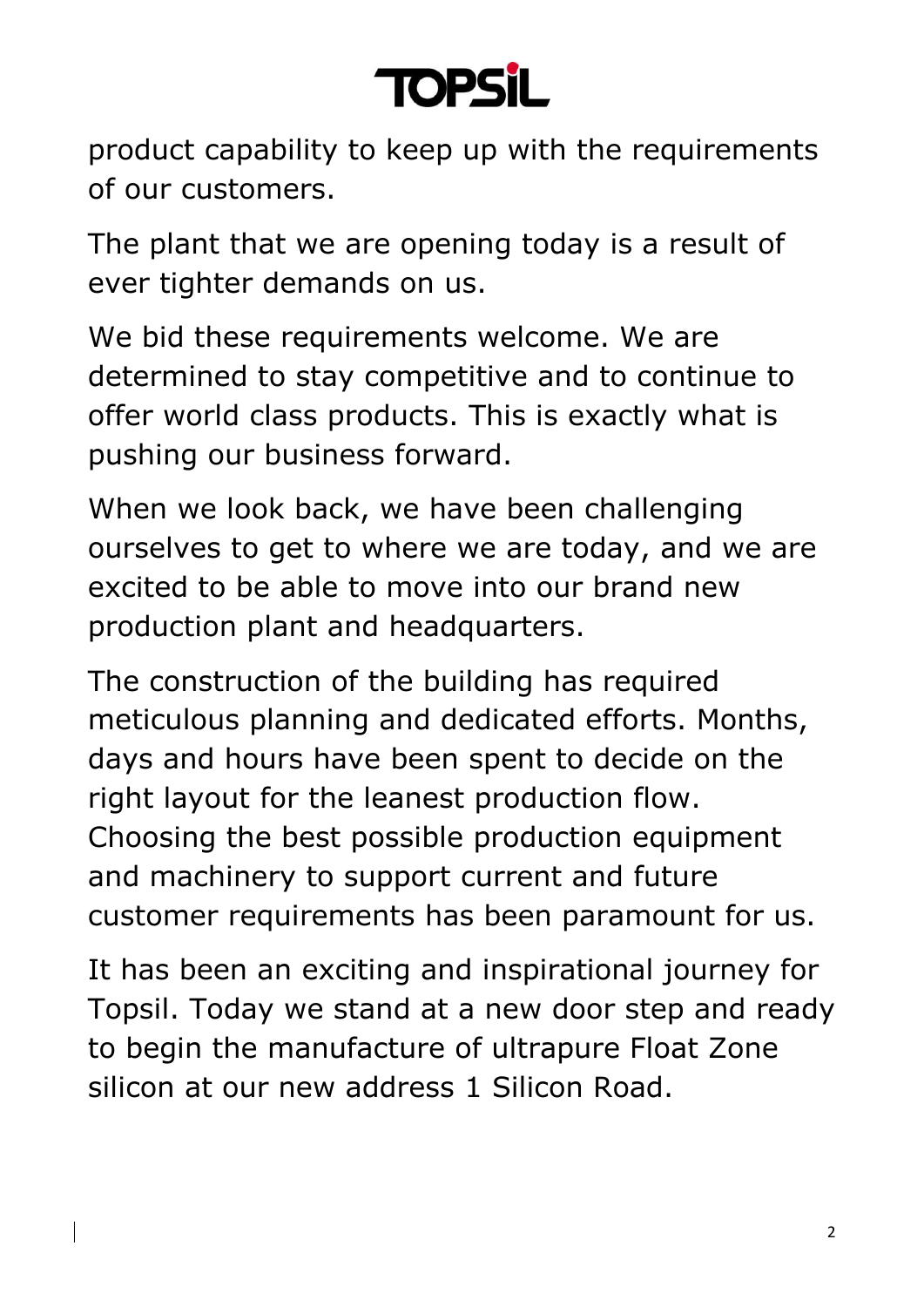

Today is also the day to thank all of you who have contributed along the way and whom have helped us in the process of transforming complex project plans into the world's first real size purpose built FZ plant.

So why did we embark on such a lengthy journey and complex, substantial task?

When we look at our industry, it makes very good sense. The market requires that we are capable of manufacturing silicon in larger diameters in cleaner surroundings, thus providing better quality. We need to constantly push the efficiency of our production, and to continuously refine and improve our processes to obtain the highest quality silicon.We focus on serving our customers well today and in future market conditions. We strive to be better, leaner and more efficient in order to meet our customers' ever-changing needs.

This is exactly what is very special about the building next to us: It has been designed to accommodate all these targets. It has been built to fit our current as well as future production requirements, and not vice versa.

Now it is up to us – Topsil's skilled and dedicated employees, to fine-tune the facilities and get the production up to full speed.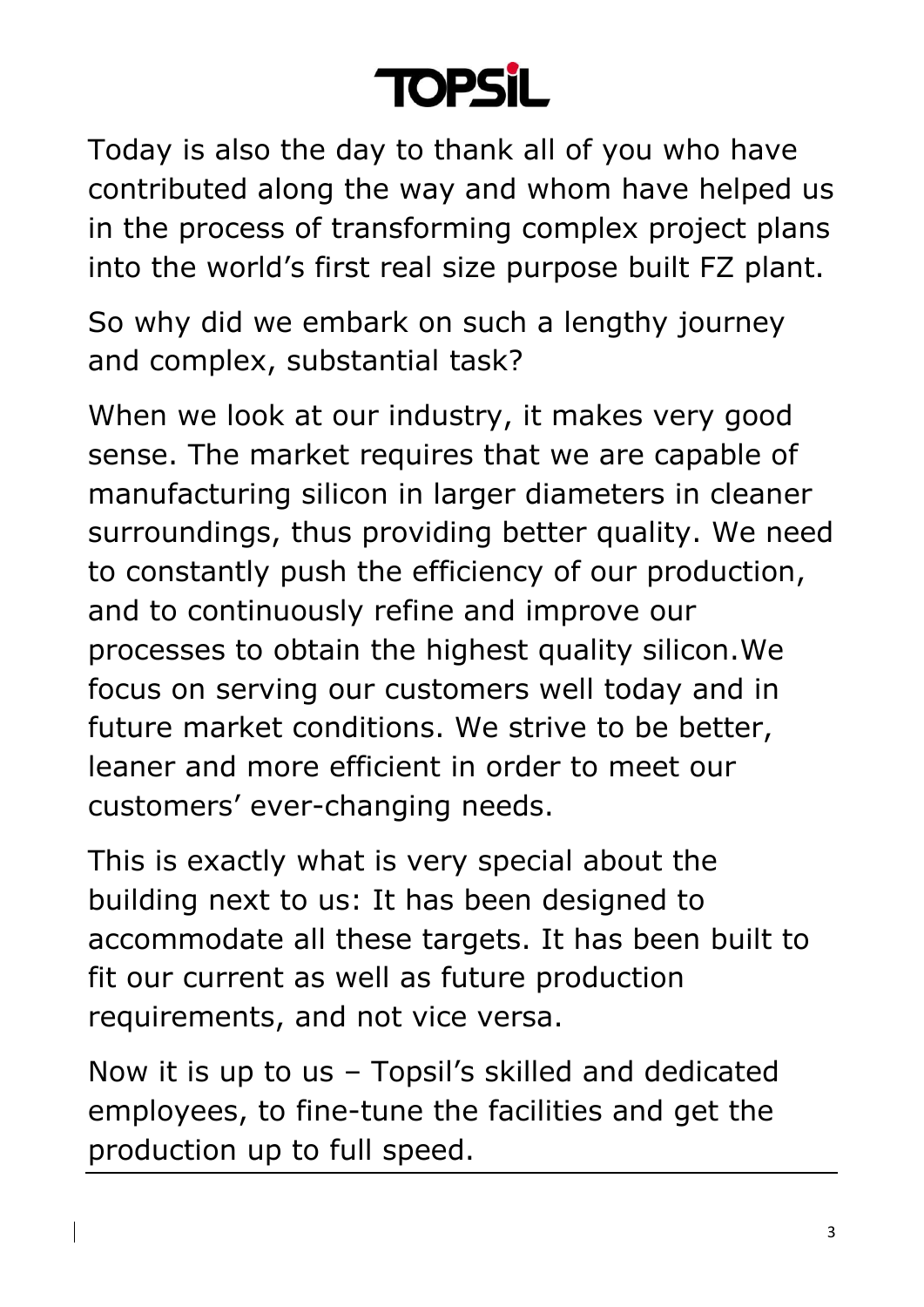

It is no coincidence that we chose Copenhagen Cleantech Park as our preferred location for the future. It makes good sense to team up with other knowledge-based cleantech companies in the area.

Three out of four of our silicon wafers end up in cleantech devises. We are proud that our silicon enables our customers to manufacture advanced, energy-efficient power components.

For the untrained eye, silicon may not look a lot on the outside, but when adding unique knowledge and high-tech processes, silicon is in fact a very effective semiconductor. Silicon is a key part of highly efficient power components that enable conductivity of current from one point to another. When the silicon is ultrapure, this process takes place with a minimum of heat loss.

Without silicon, a wind turbine could not be connected to the power grid, the speed of a bullet train could not be controlled and it would not be possible to charge the battery of a modern hybrid car.

We made our decision to construct this new plant in early 2010, and since then, a lot of things have happened on a global scale. Many things have certainly not become easier as numerous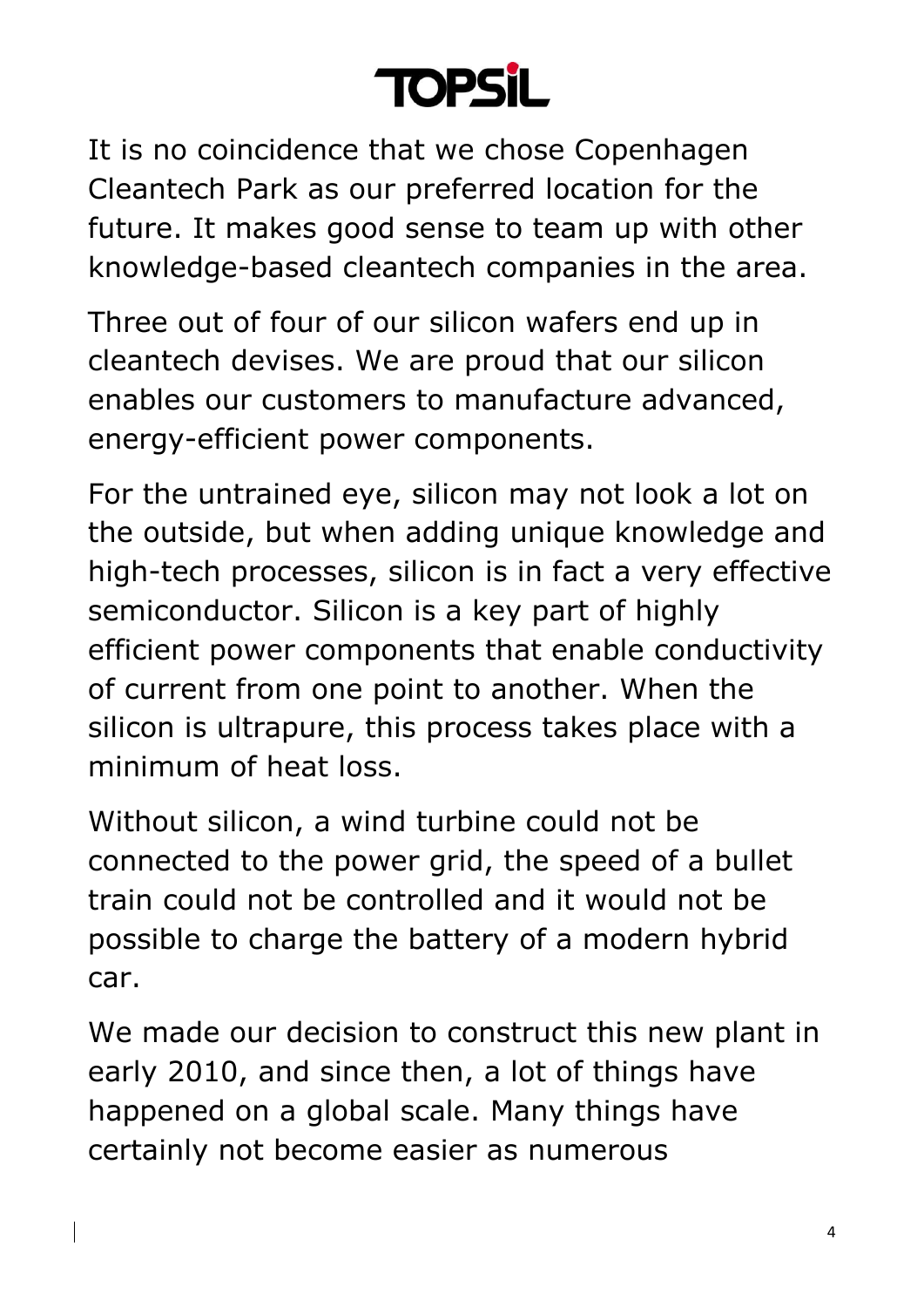# **TOPSI**

governments now try to regain financial foothold and companies struggle to keep their businesses as agile, alive and kicking as before. Changing winds blow, also in our industry.

However, the megatrends remain. Emerging economies require more and better utilisation of electricity. The focus on more and cleaner energy increases in most parts of the world. Sustainability has become a main stream term and a concern of governments and people alike.

We, at Topsil, are standing right in the middle of this picture. And we have all the reasons to believe that these trends will accelerate in the years to come.

We look into a future of new economies on the rise, global population growth and visible climate changes. This calls for better utilisation of electrical power in the grid, investments in public transport and intelligent, climate-friendly housing. It also calls for energy generation on the basis of renewables, wind power, and for electric and hybrid cars like the ones here today.

From our point of view, it calls for industry action with a long term focus. It calls for political action. It also calls for taking your own medicine. To implement sustainability measures wisely, by cutting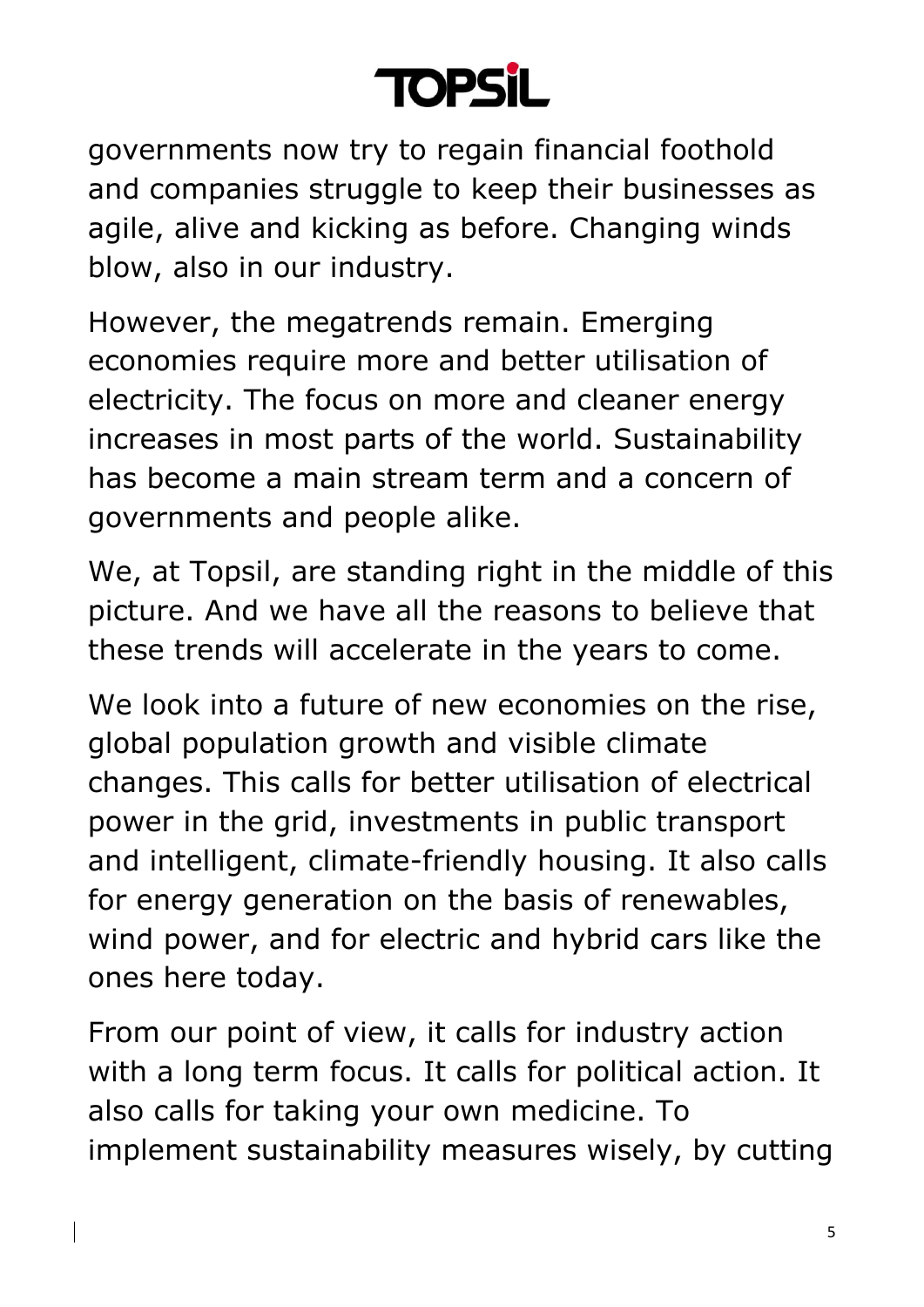### **TOPSil**

our consumption and eliminating waste, to become more resource- and energy efficient. This is exactly where we are heading.These calls for change and climate action, were also part of the key issues during our discussions this morning.

Earlier today, I had the pleasure - in a smaller forum of business leaders, investors and politicians, to discuss with the EU Commissioner, the overall sustainability agenda and how to use it to create economic growth and drive businesses forward. When the megatrends start accelerating once again, we will be ready to accommodate growing demand for our cleantech components, by exploiting the full potential of this new production plant in front of you.

So in essence – there are several reasons why we cannot wait to get our production up and running on our new premises.

We want to continue to offer world class products.

We want to prove ourselves to be leaner, cleaner and more efficient in the future. We want to be the world's-leading provider of ultrapure substrates for power components.

We want to be part of the bigger picture where our components enable businesses and people to utilise